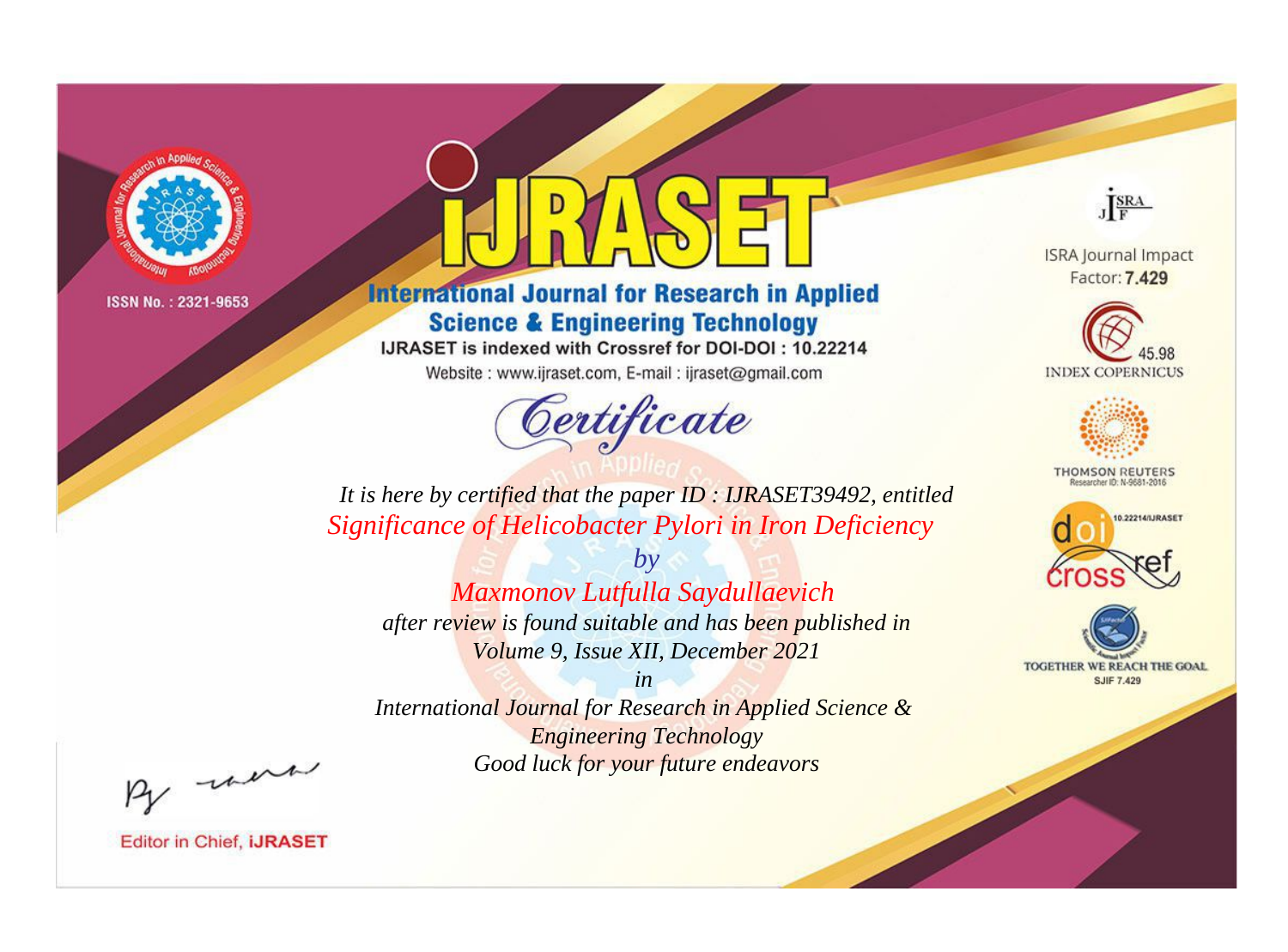

## **International Journal for Research in Applied Science & Engineering Technology**

IJRASET is indexed with Crossref for DOI-DOI: 10.22214

Website: www.ijraset.com, E-mail: ijraset@gmail.com



JERA

**ISRA Journal Impact** Factor: 7.429





**THOMSON REUTERS** 



TOGETHER WE REACH THE GOAL **SJIF 7.429** 

*It is here by certified that the paper ID : IJRASET39492, entitled Significance of Helicobacter Pylori in Iron Deficiency*

*by*

# *Mamatkulova Feruza Khaydarovna*

*after review is found suitable and has been published in Volume 9, Issue XII, December 2021*

*in* 

*International Journal for Research in Applied Science & Engineering Technology Good luck for your future endeavors*

By morn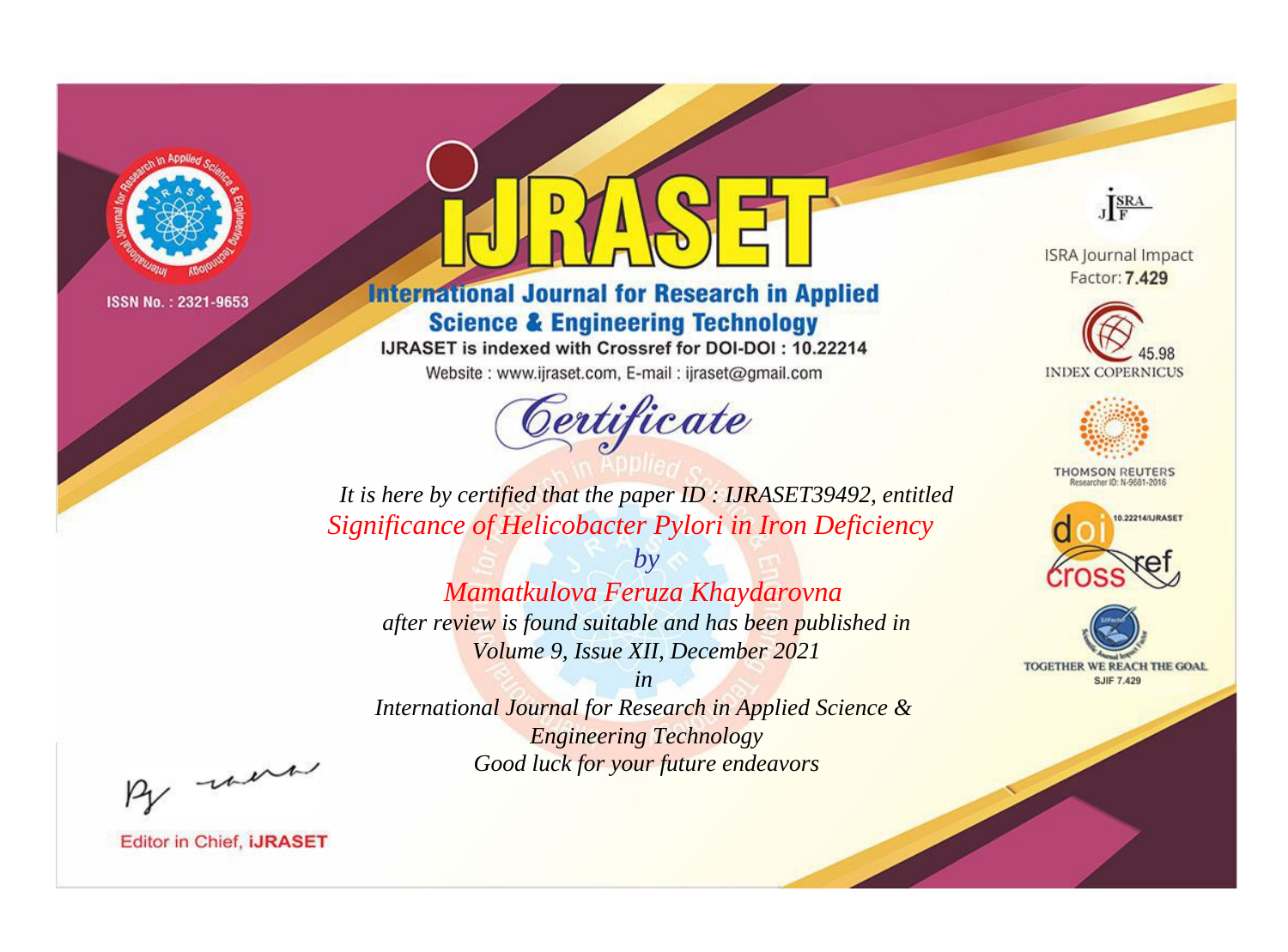

## **International Journal for Research in Applied Science & Engineering Technology**

IJRASET is indexed with Crossref for DOI-DOI: 10.22214

Website: www.ijraset.com, E-mail: ijraset@gmail.com



JERA

**ISRA Journal Impact** Factor: 7.429





**THOMSON REUTERS** 



TOGETHER WE REACH THE GOAL **SJIF 7.429** 

It is here by certified that the paper ID : IJRASET39492, entitled Significance of Helicobacter Pylori in Iron Deficiency

 $b\nu$ Shomurodov Qodir Ergashevich after review is found suitable and has been published in Volume 9, Issue XII, December 2021

 $in$ International Journal for Research in Applied Science & **Engineering Technology** Good luck for your future endeavors

By morn